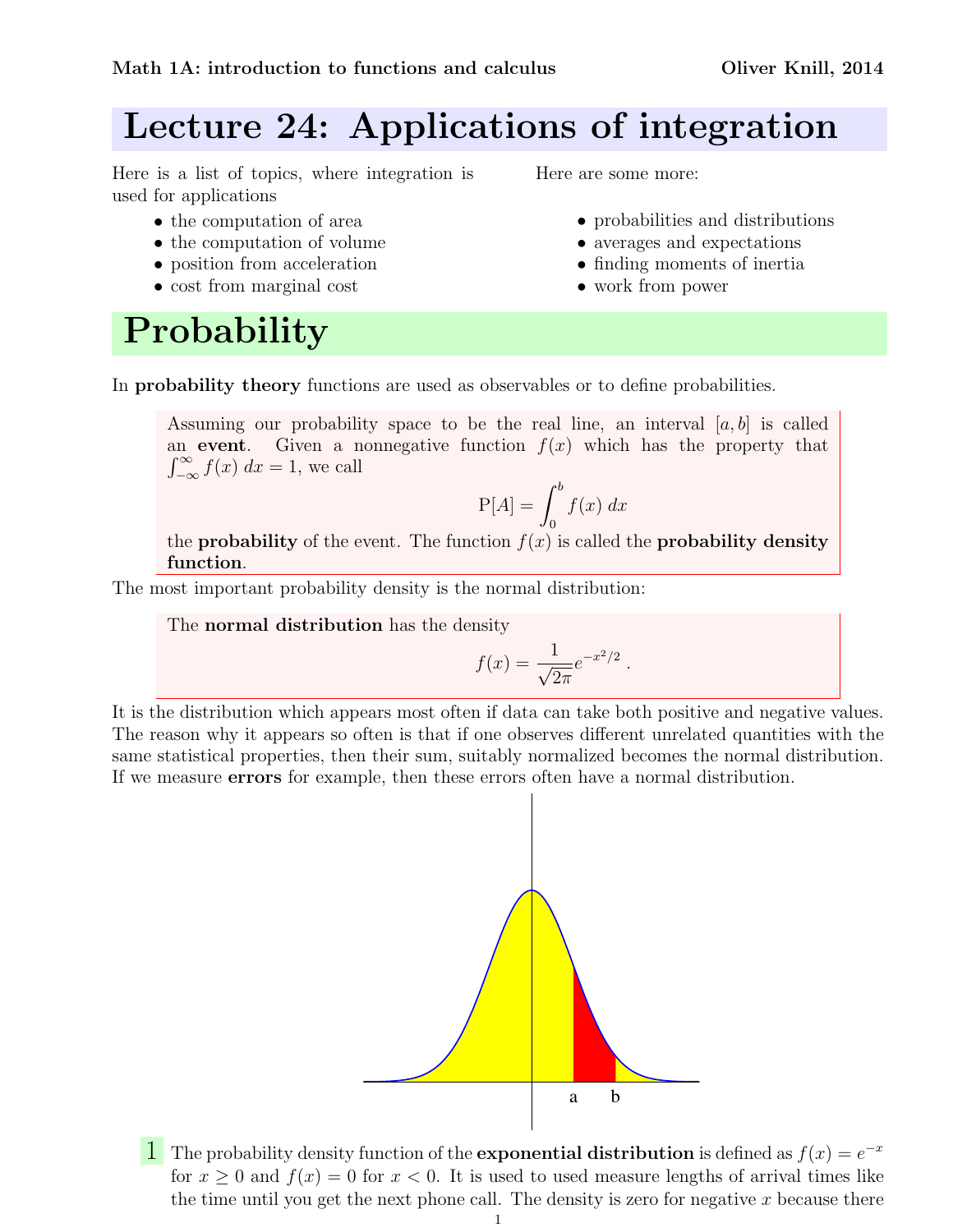is no way we can travel back in time. What is the probability that you get a phone call between times  $x = 1$  and times  $x = 2$  from now? The answer is  $\int_1^2 f(x) dx$ .



Assume f is a probability density function (PDF). The antiderivative  $F(x)$  =  $\int_{-\infty}^{x} f(t) dt$  is called the **cumulative distribution function** (CDF).

2 For the exponential function the cumulative distribution function is

$$
\int_{-\infty}^{x} f(x) dx = \int_{0}^{x} f(x) dx = -e^{-x} \Big|_{0}^{x} = 1 - e^{-x}.
$$

The probability density function  $f(x) = \frac{1}{\pi}$ 1  $\frac{1}{1+x^2}$  is called the Cauchy distribution.

3 Find its cumulative distribution function. Solution:

$$
F(x) = \int_{-\infty}^{x} f(t) dt = \frac{1}{\pi} \arctan(x) \Big|_{-\infty}^{x} = \left(\frac{1}{\pi} \arctan(x) + \frac{1}{2}\right).
$$



Average

Here is an example for computing the average.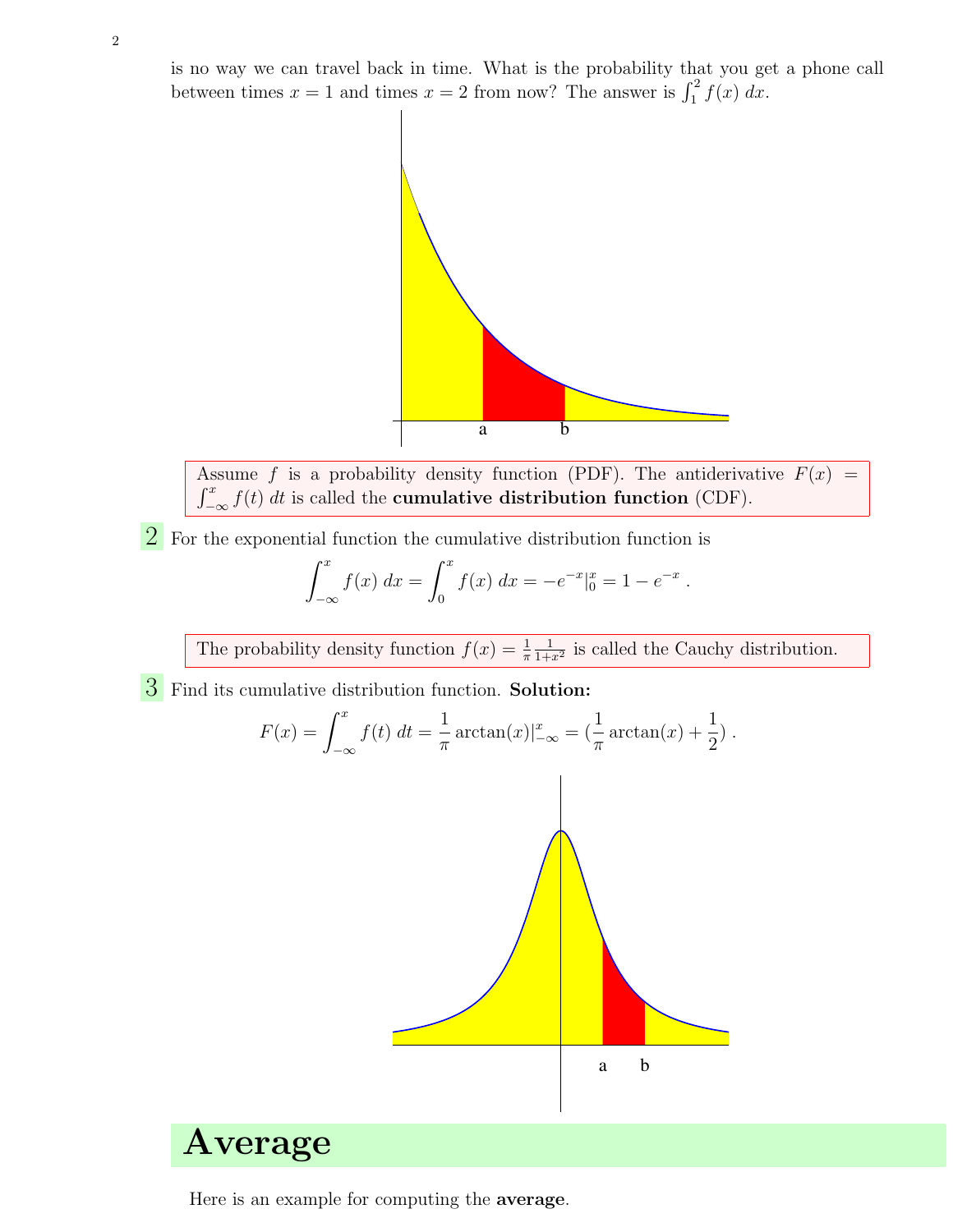4 Assume the level in a **honey jar** over  $[0, 2\pi]$  containing crystallized honey is given by a function  $f(x) = 3 + \sin(3x)/5 + x(2\pi - x)/10$ . In order to restore the honey, it is placed into hot water. The honey melts to its normal state. What height does it have? Solution: The average height is  $\int_0^{2\pi} f(x) dx/(2\pi)$  which is the area divided by the base length.

In probability theory we would call  $f(x)$  a **random variable** and the average of f with  $E[f]$  the expectation.



### Moment of inertia

If we spin a wire of radius L of mass density  $f(x)$  around an axes, the **moment of inertia** is defined as  $I = \int_0^L x^2 f(x) dx$ .

The significance is that if we spin it with angular velocity w, then the energy is  $Iw/2$ .

5 Assume a wire has density  $1 + x$  and length 3. Find its moment of inertia. Solution:

 $6$  Flywheels have a comeback for powerplants to absorb energy. If there is not enough power, the flywheels are charged, in peak times, the energy is recovered. They work with 80 percent efficiency. Assume a flywheel is a cylinder of radius 1, density 1 and height 1, then the moment of inertia integral is  $\int_0^1 z^2 f(z) \, dx$ , where  $f(z)$  is the mass in distance  $\boldsymbol{z}.$ 



### Work from power

If  $P(t)$  is the amount of power produced at time t, then  $\int_0^T P(t) dt$  is the **work**=energy produced in the time interval  $[0, T]$ .

Energy is the anti-derivative of power.